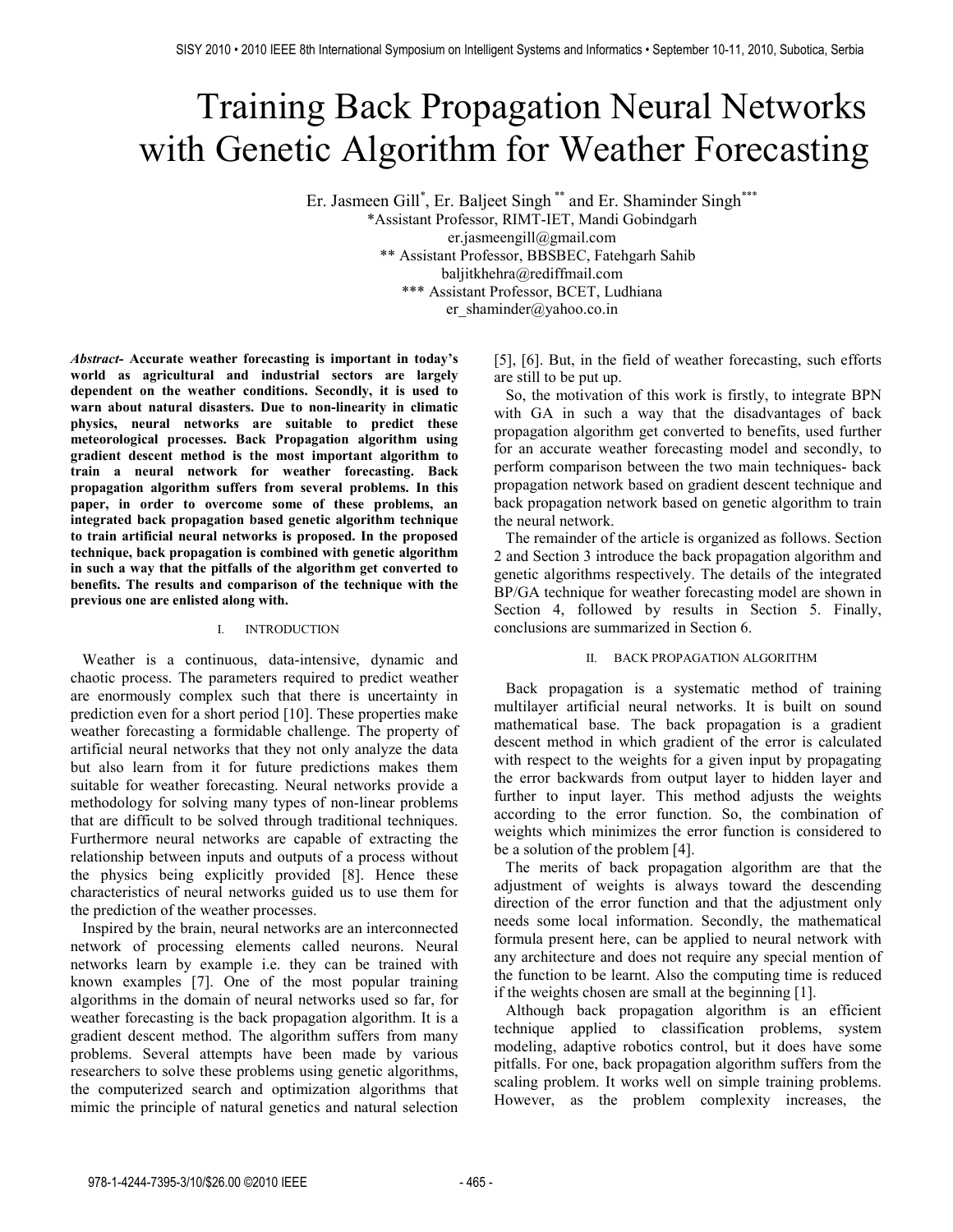performance of back propagation falls off rapidly because gradient search techniques tend to get trapped at local minima. When the nearly global minima are well hidden among the local minima, back propagation can end up bouncing between local minima [2]. A second shortcoming is that the convergence of the algorithm is very sensitive to the initial value. So, it often converges to an inferior solution and gets trapped in a long training time. Furthermore, the required precision is so high that it is difficult to realize the weight storage [11].

## III. GENETIC ALGORITHM

 Genetic algorithm developed by John Holland in 1970, is computerized search and optimization algorithm that mimics the principle of natural genetics and natural selection. Genetic algorithm performs directed random searches through a given set of alternatives to find the best alternative with respect to given criteria of fitness. Fitness is defined as a figure of merit which is to be either maximized or minimized. An initial population of chromosomes is taken to generate offspring that competes for survival to make up the next generation of population [6]. Three main inheritance operators used in genetic algorithm are reproduction, crossover and mutation. Successive generation of chromosome improve in quality provided that the criteria used for survival is appropriate [5]. This process is referred to as Darwinian natural selection or survival of the fittest [1].

 As compared with back propagation algorithm, genetic algorithm is a parallel stochastic optimizing algorithm and is good at global searching (not in one direction). Also it works with a population of points instead of a single point. It is a population based search algorithm and multiple optimal solutions can be captured thereby reducing the effect to use the algorithm many times [12]. Secondly, genetic algorithm works with a string coding of variables instead of the variables. The advantage of working with a coding of variables is that coding makes the search space discrete even though the function may be continuous. Thus, a discrete function can be handled with no extra cost [1], [9].

 The price one pays for genetic algorithm is its slowness. The slowness is mainly due to the slow but crucial exploration mechanisms employed i.e. reproduction, crossover and mutation. In addition, genetic algorithm starts searching from random genes, which will cost a lot of time [11], [12].

## IV. INTEGRATED BACK PROPAGATION BASED GENETIC ALGORITHM (BP/GA TECHNIQUE)

 The proposed weather forecasting model based on BP/GA technique starts with the collection of weather related data, selecting the weather parameters to be forecasted, formation of training data set and testing data set. Finally the methodology and its simulation are provided.

# *A. Weather Parameters*

 The daily weather parameters collected from PAU Ludhiana are shown in Table I. along with their units of

| <b>TABLE L</b> |                          |               |  |
|----------------|--------------------------|---------------|--|
| Sr. No.        | Meteorological Variables | Unit          |  |
| 1.             | Air Temperature          | $\rm ^{o}C$   |  |
| 2.             | Soil Temperature         | $\rm ^{o}C$   |  |
| 3.             | <b>Relative Humidity</b> | $\frac{0}{0}$ |  |
| 4.             | Vapor Pressure           | mm            |  |
| 5.             | Wind Speed               | Km/h          |  |
| 6.             | <b>Wind Direction</b>    |               |  |
| 7.             | Sunshine                 | hrs           |  |
| 8.             | Rainfall                 | mm            |  |
| 9.             | Evaporation              | mm            |  |

measurement. The parameters chosen for prediction in this setup are mean air temperature  $({}^{\circ}C)$ , relative humidity  $({}^{\circ}\%)$ and daily rainfall (mm). There is no particular reason behind this choice of weather parameters. The choice is made just to predict three main weather variables.

## *B. Research Data*

 The data used in this research are the daily weather data for the Ludhiana city of Punjab (India). The data in the unnormalized form have been collected from the "Meteorological Department of Punjab Agriculture University, Ludhiana (Punjab)" of the year 2009. Thirty days data (month of January, 2009) have been used in this research. First twenty five days data have been used for training and next five days data have been used for testing purposes.

# *C. Normalization of Data*

 After the collection of data and selection of the weather parameters, next issue is normalization of data. Neural networks generally provide improved performance with normalized data. The use of original data to train the neural network may cause convergence problem. All the weather data sets were, therefore, transformed into values between 0 and 1 through dividing the difference of actual and minimum values by the difference of maximum and minimum values [8].

# *D. Methodology*

 Chromosomes form the initial population which is randomly generated and consist of some number of genes. Every gene is encoded of a randomly chosen string length. A particular number of weights are extracted from each chromosome depending upon the number of genes a chromosome have [1]. This calculation is done as follows:

 Let the network configuration of the network is l-m-n. Therefore, the numbers of weights (genes), W that are to be determined are:

$$
W = (l + n) * m \tag{1}
$$

 With each gene being a real number, and taking the gene length as d, the string representing the chromosomes of weights will have a length of:

$$
C = W * d \tag{2}
$$

 It represents the weight matrices of the input-hidden-output layers. With this weight set, the network is trained for the first cycle and the cumulative error is calculated over the inputs obtained from weather forecasting data.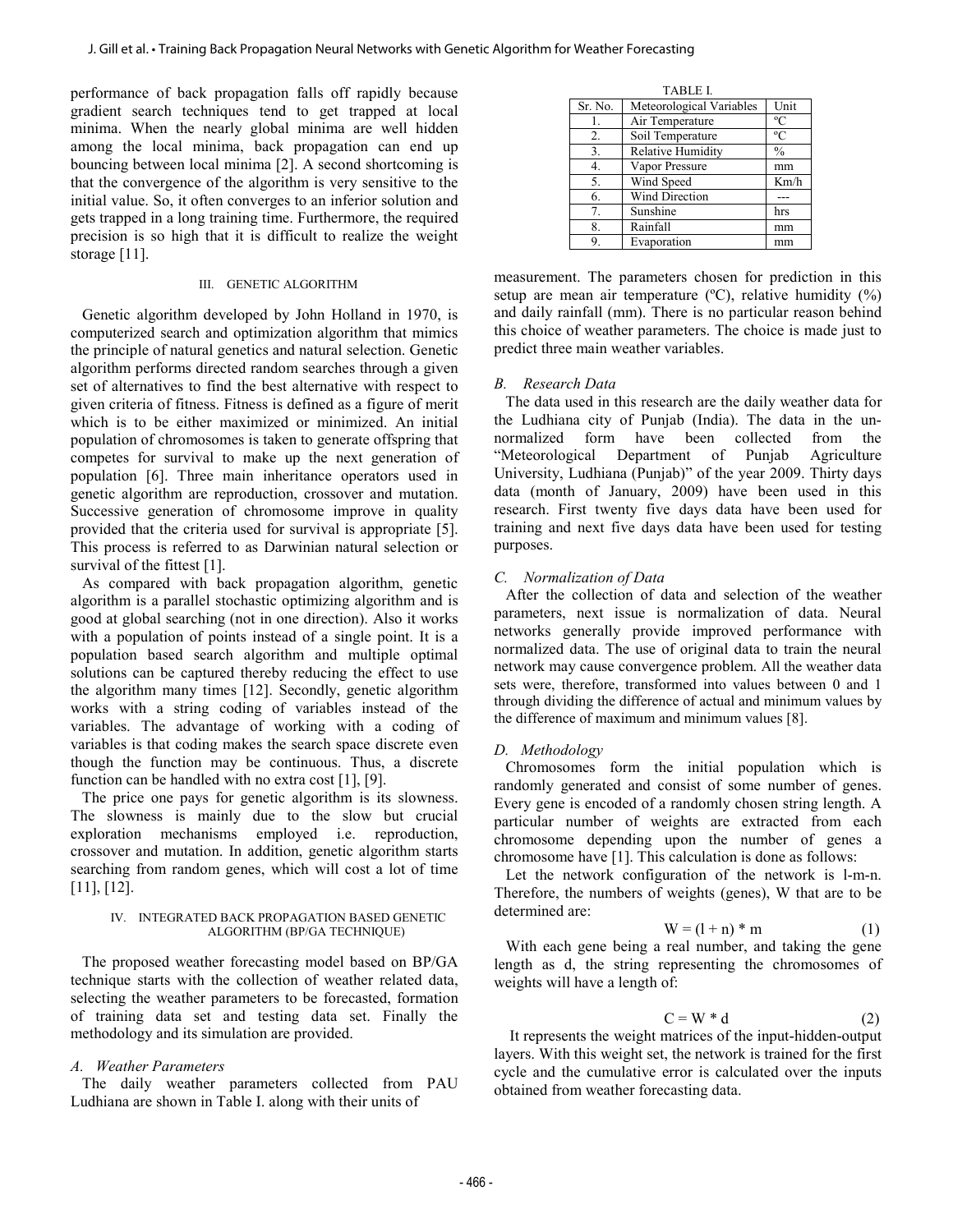The search for selecting an individual is guided by the fitness of each individual i.e. evaluating the quality of each chromosome [9]. So, the fitness function is evaluated by reciprocating the cumulative error value as follows.

$$
F = 1/MSE
$$
 (3)

 More is the fitness value; more are the chances of a chromosome to be selected for reproducing an offspring. With this criterion in mind, mating pool is prepared by replacing the individual with minimum fitness value by individual having maximum fitness value. For cross over, a two-point cross over method will be used to prepare the new population and the network is considered to be trained when 95% of the individuals have same fitness value [1], [13]. The various steps of weather forecasting model based on BP/GA algorithm are explained below and are shown in fig.1:

- 1. Start: Generate random population of 'p' chromosomes (suitable solutions for the problem).
- 2. Extraction: Extract weights for input-hidden-output (lm-n) layers from each chromosome x.
- 3. Fitness: Evaluate the fitness  $f(x)$  of each chromosome x in the population by reciprocating the cumulative error values obtained for each input set (weather forecasting data).
- 4. New population: Create a new population by repeating following steps until the new population is complete
	- Selection: Select two parent chromosomes from a population according to their fitness (the better fitness, the bigger chance to be selected)
	- Crossover: Cross over the parents to form new offspring (children). If no crossover was performed, offspring is the exact copy of parents.
	- Mutation: With a mutation probability mutate new offspring at each position in chromosome.
	- Acceptance: Place the new offspring in the new population.
- 5. Repeat: Repeat steps 3 to 5 until stopping condition is met.
- 6. Test: Return the best solution in current population using the test set inputs (weather forecasting data) and the weights (obtained in the above five steps).

The block diagram for the algorithm is given in fig. 1.



Figure 1. Methodology for integrated BP/GA technique

#### *E. Simulation*

 In this research, 3-2-3 neural network architecture has been used. The number of input neurons is 3 representing the date fields, the number of hidden neurons is 2 for processing and the number of outputs is 3 representing the weather variables to be forecasted. A real coding system has been adopted for coding the chromosomes. As the network configuration is 3- 2-3, therefore, the numbers of weights (genes) to be determined are 12, as in (1). Taking the gene length as 5, the string representing the chromosomes of weights will have a length of 60, as in (2). This is the weight matrix of the inputhidden-output layers. For cross over, we have used a twopoint cross over selected at random and the selection is made on the basis of fitness value, as in (3). The stopping criterion for the training is when fitness converges.

## V. RESULTS AND DISCUSSION

 The BP/GA technique has been implemented by taking different population sizes. For each value of population, the program has been executed and the error has been calculated. Table II shows the variations in population size, number of neurons in hidden layer and the corresponding mean absolute percentage error values for the integrated BP/GA technique.

| <b>TABLE II</b> |                |            |             |
|-----------------|----------------|------------|-------------|
| Population      | Hidden         | Iterations | <b>MAPE</b> |
| Size            | <b>Neurons</b> |            |             |
| 30              |                | 50         | 0.1043      |
| 60              |                | 120        | 0.0430      |
|                 |                | 200        | 0.2018      |

 Table II indicates that the MAPE value comes out to be the lowest corresponding to population size 60 and number of hidden neurons as 2. So the present setup will use this population size for further research. The error vs. iteration graph corresponding to population size 60 is shown in fig. 2.



Figure 2. The cumulative error values corresponding to iterations for population size 60.

 The error values corresponding to mean air temperature are shown in Table III for the last five days of January 2009.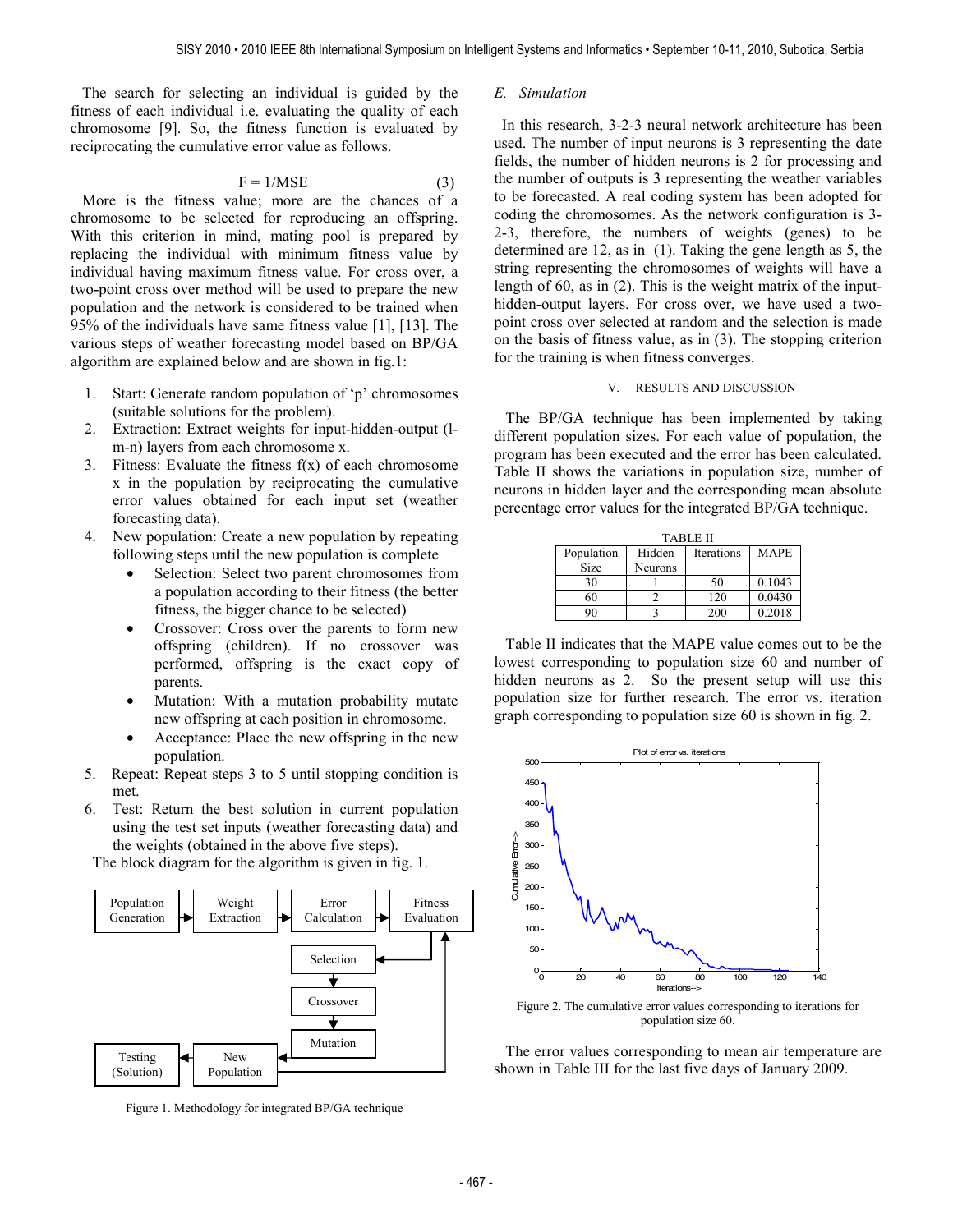| TABLE III                    |         |            |        |
|------------------------------|---------|------------|--------|
| <b>TEMPERATURE FOR BP/GA</b> |         |            |        |
| Day                          | Desired | Forecasted | Error  |
|                              | Output  | Output     | Value  |
|                              | 15.0    | 16.8       | $-1.8$ |
| $\mathfrak{D}$               | 16.0    | 17.2       | $-1.2$ |
| 3                            | 17.0    | 17.7       | $-0.7$ |
|                              | 18.0    | 18.7       | $-07$  |
|                              | 19.0    | 19.0       | 0 0    |

 These error values are calculated as desired output – actual output and are represented graphically in fig. 3.



Figure 3. The 5-day-mean air temperature prediction for the BP/GA(red) technique and the desired output(blue).

 Table IV shows the prediction of relative humidity along with the error values.

| <b>TABLE IV</b>             |         |            |        |
|-----------------------------|---------|------------|--------|
| RELATIVE HUMIDITY FOR BP/GA |         |            |        |
| Day                         | Desired | Forecasted | Error  |
|                             | Output  | Output     | Value  |
|                             | 97      | 98.9       | $-1.9$ |
| $\mathfrak{D}$              | 98      | 98.8       | $-0.8$ |
| $\mathbf{R}$                | 98      | 98.8       | $-0.8$ |
|                             | 99      | 99.0       | 0.0    |
|                             | 100     | 990        | 10     |

 Graphical representation of Table IV is given below in fig. 4.



Figure 4. The 5-day-relative humidity prediction for the BP/GA(red) technique and the desired output(blue).

 The error values corresponding to daily rainfall parameter is shown in table V along with the desired output and the forecasted output for the BP/GA technique.

| <b>TABLE V</b>            |         |            |        |
|---------------------------|---------|------------|--------|
| <b>RAINFALL FOR BP/GA</b> |         |            |        |
| Day                       | Desired | Forecasted | Error  |
|                           | Output  | Output     | Value  |
|                           | 1.9     | 2.0        | $-0.1$ |
| 2                         | 2.1     | 2.3        | $-0.2$ |
| $\mathbf{R}$              | 2.3     | 2.3        | 0.0    |
|                           | 2.5     | 2.3        | 0.2    |
| 5                         | 3.0     | 2.4        | 0.6    |

 The above values are represented graphically in fig. 5. It shows the desired and forecasted outputs of the mean air temperature corresponding to five days for the month of January 2009.



Figure 5. The 5-day-daily rainfall prediction for the BP/GA(red) technique and desired output(blue).

 The comparison of proposed integrated BP/GA technique with the traditional gradient descent based back propagation algorithm is done for the same five days data for the month of January 2009. The results of the comparison for all the three parameters- mean air temperature, relative humidity and daily rainfall are illustrated in fig. 6, 7and 8 respectively. Both the techniques are compared with the desired outputs.



Figure 6. The comparison of the BP/GA technique (red) and gradient descent based BP (green) with the desired output(blue) for temperature.